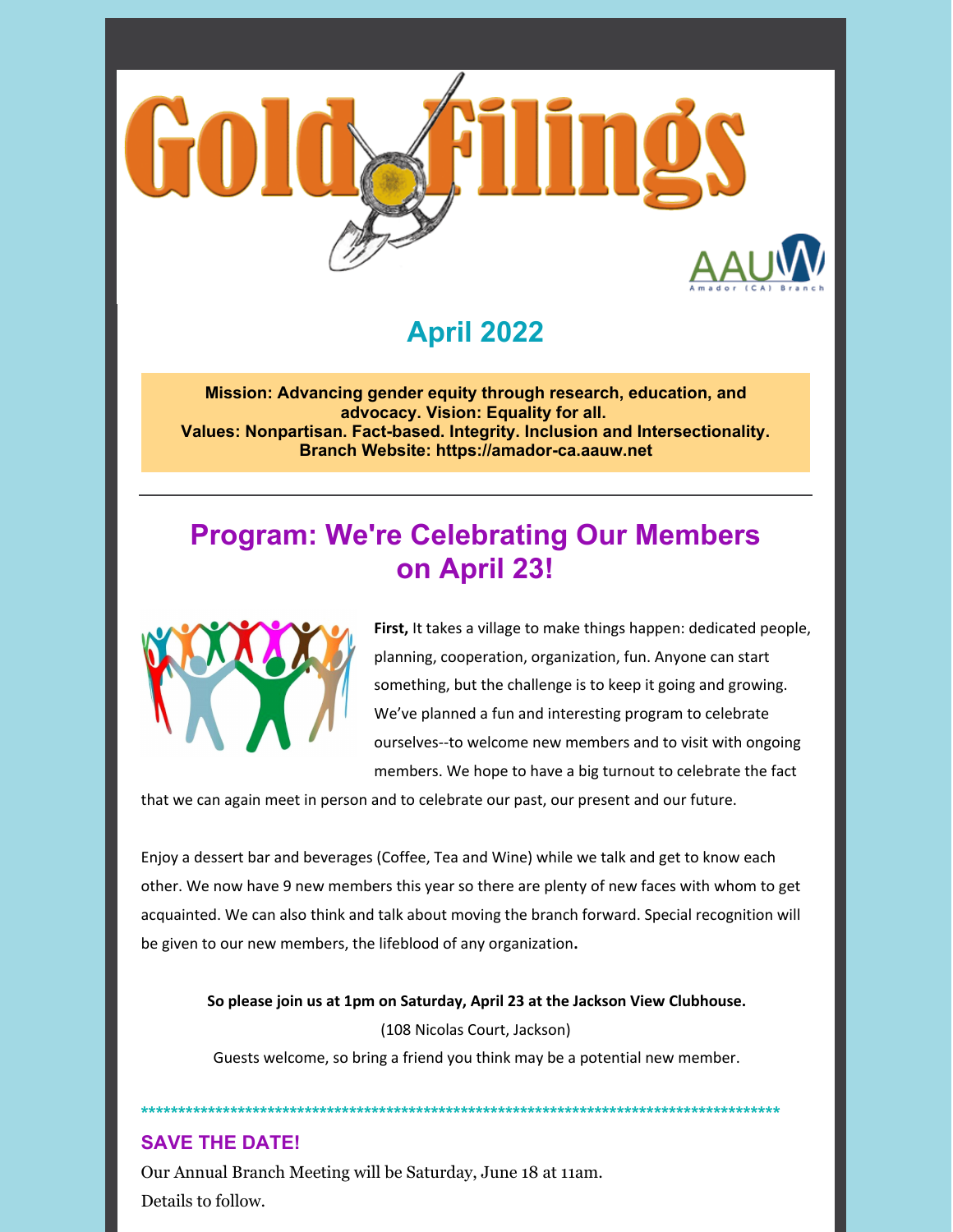

**Our March Program** was a big success.

What an interesting life Michelle Roland has had and how much she has contributed toward treating the AIDS epidemic, both in the US and in Rwanda. More than half the audience was comprised of community members so we were successful in offering a program of interest to the public. For those members who couldn't be there, it was a

missed opportunity to meet a really interesting woman and doctor.

**\*\*\*\*\*\*\*\*\*\*\*\*\*\*\*\*\*\*\*\*\*\*\*\*\*\*\*\*\*\*\*\*\*\*\*\*\*\*\*\*\*\*\*\*\*\*\*\*\*\*\*\*\*\*\*\*\*\*\*\*\*\*\*\*\*\*\*\*\*\*\*\*\*\*\*\*\*\*\*\*\*\*\*\*\*\***

# **Membership Matters**

**\*\*\*\*\*\*\*\*\*\*\*\*\*\*\*\*\*\*\*\*\*\*\*\*\*\*\*\*\*\*\*\*\*\*\*\*\*\*\*\*\*\*\*\*\*\*\*\*\*\*\*\*\*\*\*\*\*\*\*\*\*\*\*\*\*\*\*\*\*\*\*\*\*\*\*\*\*\*\*\*\*\*\*\*\*\*\***

**Note--Don't try to renew online until you get an email from us or from National--the new database is not completely ready.**



### **Member Spotlight**

One of our Branch's longer-term members is **Dot Haislet** who originally hails from Canada where she was born and raised. When she was 19, her parents moved to Florida, so Dot transferred from the University of Toronto to Florida State where she graduated with a degree in Home Economics with an emphasis in Fashion Merchandising. But this didn't turn out to be the career path meant for Dot. While at Florida State, Dick Haislet, one of several Air Force pilots in training, knocked on the sorority house door where Dot lived. Dot answered the door, and the rest is history. She and Dick married and had children. Then Dot entered the field of Real Estate and was a Real Estate Broker for many years - a job she loved.

Many of Dot's clients were young couples purchasing their first home. She thoroughly enjoyed teaching them the ropes of home buying and since they were often expecting, she was able to put her hobby of knitting to good use by knitting baby blankets for them. A current, favorite pastime is working in the garden giving her some quiet time to reflect. Reading is also an important activity for her.

When Dot and Dick retired, they moved from the Bay Area to Amador County. Dot joined AAUW shortly after moving here and has been a member about 28 years. Her main interest has been the Home Tour. She had been on the Tour when visiting Amador County and knew that is where she wanted to focus her efforts. She started writing the home descriptions for the brochure and did a little publicity and then moved into finding the homes for the Tour. A role we couldn't do without.

Over the years, Dot and Dick's travels took them to the British Isles, Western and Eastern Europe, Asia, Peru and the United States and Canada.

Other organizations Dot has been active in, include Newcomers where she served as President and met good, longterm friends who became fellow bridge players and travel partners. Dot was also active in Questers when there was a local chapter. They are a non-profit, international organization that studies antiques and is involved in the restoration and preservation of historical landmarks. The local chapter outfitted the third floor of the Mine House at the Kennedy Mine.

When asked what AAUW has meant to her, Dot said that she admires the women who are members of our Branch who have followed their dreams and achieved so much and is proud to be associated with them. She has found that members of her book group often have diverse and interesting life experiences that often relate to the books they are reading.

Thank you, Dot, for taking the time to share a little about your life with us and for serving as our current Sunshine Chair.

#### *by Sue Harrington* \*\*\*\*\*\*\*\*\*\*\*\*\*\*\*\*\*\*\*\*\*\*\*\*\*\*\*\*\*\*\*\*\*\*\*\*\*\*\*\*\*\*\*\*\*\*\*\*\*\*\*\*\*\*\*\*\*\*\*\*\*\*\*\*\*\*\*\*\*\*\*\*\*\*\*\*\*\*\*\*\*\*\*\*\*\*\*\*\*\*\*\*\*\*\*\*\*\*\*\*\*

## **New Member Welcome!**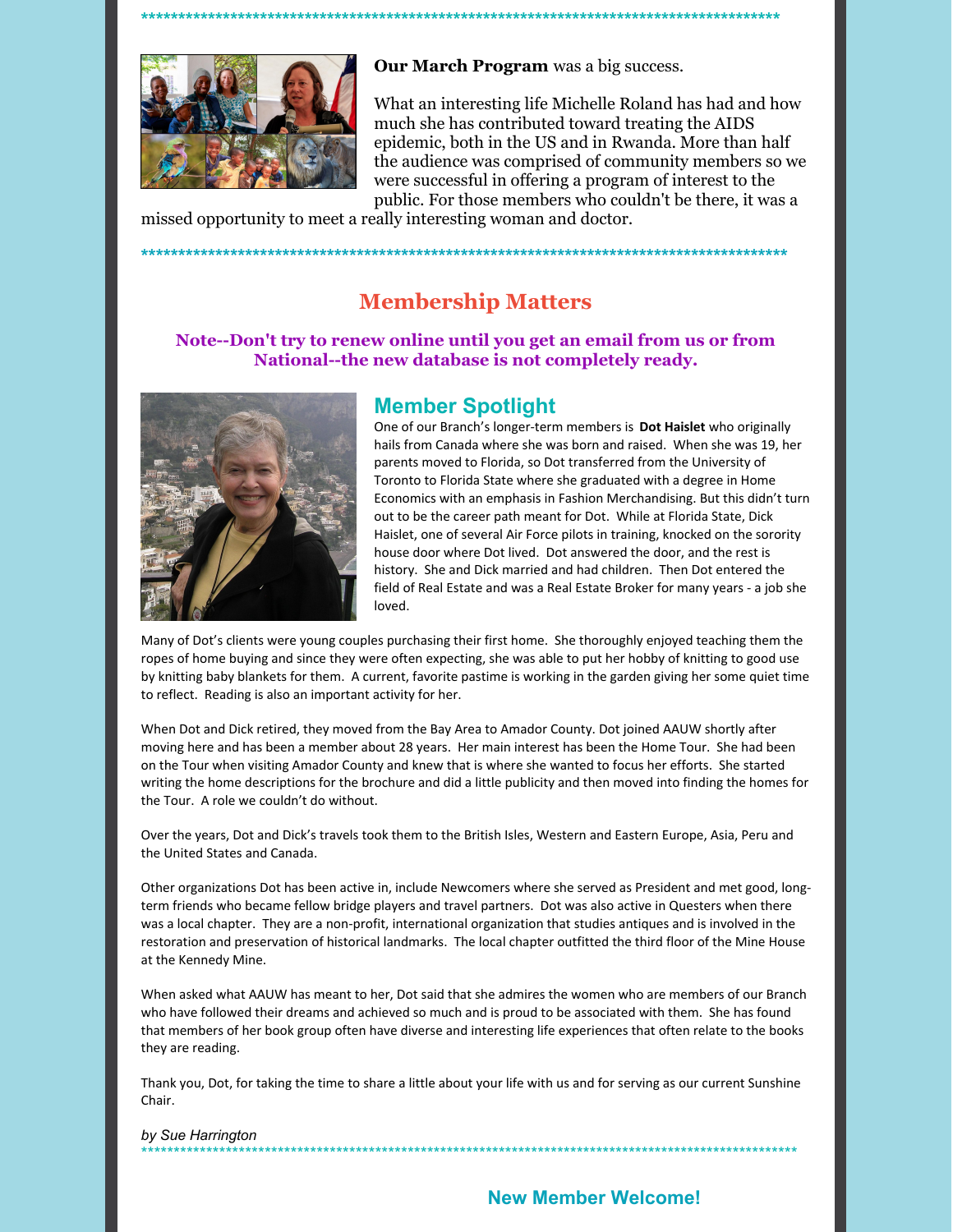

**Sylvia Pardini** was born and grew up in Germany. Her parents were involved in the wine industry there, so she remembers being in a basket as a young child while her parents worked in the vineyard. She received her degree in enology and viticulture while living in Germany. She met her husband who was in the U.S. Air Force based in Germany. They eventually moved to California in 1989 and lived most recently in San Jose where they raised two children.

In 2021, Sylvia and her husband attended the annual Behind the Cellar Door event. They enjoyed being in Amador so much that they made the decision to move here during the pandemic. They found a lovely home in Amador and moved in late last year. Sylvia then joined

AAUW at the suggestion of branch member Beth Goodlin-Jones.

Sylvia's hobbies include cooking and traveling. Having received her degree in enology and viticulture, Sylvia feels like she has come full circle living in Amador. With our vibrant wine industry, she looks forward to becoming involved in some capacity. In the meantime, she is preparing to open an Airbnb business, which may include using her great cooking skills.

\*\*\*\*\*\*\*\*\*\*\*\*\*\*\*\*\*\*\*\*\*\*\*\*\*\*\*\*\*\*\*\*\*\*\*\*\*\*\*\*\*\*\*\*\*\*\*\*\*\*\*\*\*\*\*\*\*\*\*\*\*\*\*\*\*\*\*\*\*\*\*\*\*\*\*\*\*\*\*\*\*\*\*\*\*\*\*\*\*\*\*\*\*\*\*\*\*\*\*\*\*

Please welcome Sylvia to AAUW the next time you see her!

#### *by Terrie Houseman*

#### **And We Have Another New Member!**

**Julie Taylor** (Lyndsay) 650-483-5465 recyclegal@comcast.net 201 Ridgecrest Ct. Sutter Creek, 95685 San Francisco State Univ, BA Urban Studies San Francisco State Uniiv, MA Public Administration \*\*\*\*\*\*\*\*\*\*\*\*\*\*\*\*\*\*\*\*\*\*\*\*\*\*\*\*\*\*\*\*\*\*\*\*\*\*\*\*\*\*\*\*\*\*\*\*\*\*\*\*\*\*\*\*\*\*\*\*\*\*\*\*\*\*\*\*\*\*\*\*\*\*\*\*\*\*\*\*\*\*\*\*\*\*\*\*\*\*\*\*\*\*\*\*\*\*\*\*\*



# **Historian's Corner**

### **Unfinished Business for AAUW**

*(Picture at left is of the ERA Rally that took place in Jackson in 1982)* "**Equal Rights Amendment**

"**Section 1.** Equality of rights under the law shall not be denied or abridged by the United States or by any State on account of sex.

"**Sec. 2.** The Congress shall have the power to enforce, by appropriate legislation, the provisions of this article.

"**Sec. 3.** This amendment shall take effect two years after the date of ratification." This Constitutional Amendment was initially proposed in 1923 , three years after the

ratification of the 19<sup>th</sup>amendment prohibiting the United States and its states from denying the right to vote to citizens of the United States on the basis of sex. At that time the ERA sought to secure full equality for women, ending legal distinctions between men and women in relation to divorce, property, employment, and other matters. The ERA failed to get ratified at that time.

As the years passed, women gradually achieved more equality through legal victories. Middle class women were supportive of the ERA, but working class women were often opposed as they had gained special protections regarding working conditions that they did not wish to lose. Following the rise of the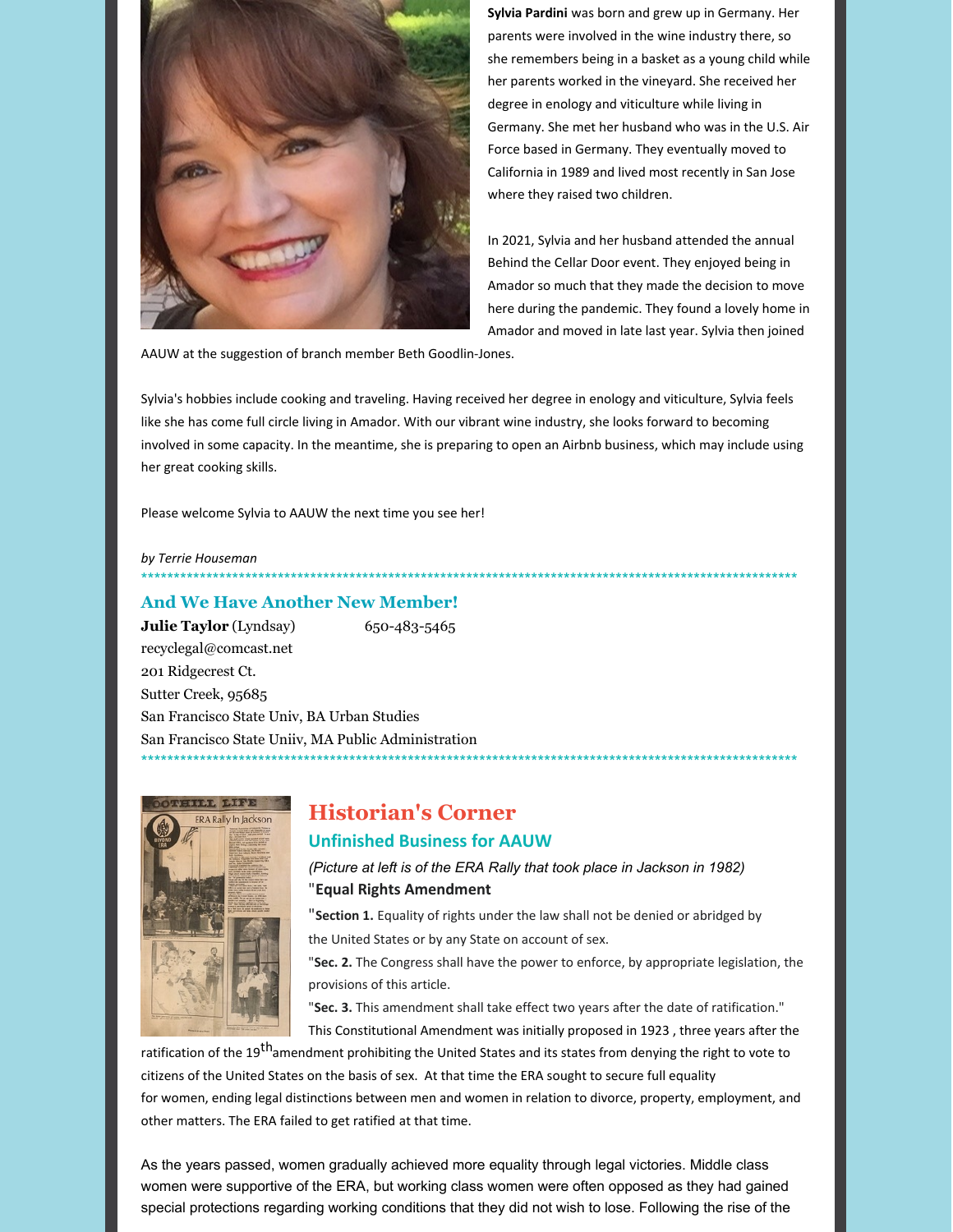women's movement in the 1960's, the ERA gained increasing support and it was approved with bipartisan support in Congress and sent to the states for ratification in 1972. A time limit of March 22, 1979 was set for the ratification by at least 38 states. This date was later extended to June 30, 1982.

I write these details so our younger members can understand this unfinished business. 35 of the needed 38 states had ratified the amendment by 1977. During AAUW-Amador's 1978-79 programs, California State Senator Rose Ann Vuich spoke to the branch and community about the ERA. For members who are aged 70 or older, you probably remember thinking this was winnable. Phyllis Schlafly and a coalition of reactionaries promulgated concerns that women would be drafted into the military, lose alimony and custody in divorce cases, and be forced to use uni-sex bathrooms. Labor unions said women would lose the protection they had gained from recent labor laws and court cases. As these voices grew louder, 5 state legislatures rescinded their ERA ratifications. These actions muddied the waters and progress halted, with the ERA failing to pass in the three additional state legislatures needed for ratification. On June 30, 1982, AAUW-Amador supporters of ERA met on the steps of the Courthouse in Jackson to mourn the loss of the Equal Rights Amendment. Speeches were made by both male and female supporters of the cause.

Over the past 40 years there have been attempts to revive the ERA. The world has changed in ways that make some think that the Equal Rights Amendment is no longer needed. However, many women would tell you that there are still ways that women suffer discrimination that are not protected by the 14<sup>th</sup> amendment and not all states have legal protections equal to the ERA. Looking at the manipulations of various state legislatures today on voting rights it becomes clear that the ERA is needed now.

My thanks to Wikipedia for the historical information in this article. Is this a project you would like to put time into? Would you like to volunteer to lead or participate in a study group? Would you write a letter to AAUW national and suggest they fire up the branches on this topic?

#### *Brenda Walker, Historian*

*Additional Note:* The *Equal Rights Amendment* has now been ratified in the required 38 states. It is not yet the law due to an arbitrary deadline that Congress has the power to change. **\*\*\*\*\*\*\*\*\*\*\*\*\*\*\*\*\*\*\*\*\*\*\*\*\*\*\*\*\*\*\*\*\*\*\*\*\*\*\*\*\*\*\*\*\*\*\*\*\*\*\*\*\*\*\*\*\*\*\*\*\*\*\*\*\*\*\*\*\*\*\*\*\*\*\*\*\*\*\*\*\*\*\*\*\*\*\***

## **Diversity, Equity & Inclusion**

### **Reminder: What applies to white women in the U.S. does not apply to** *ALL* **women in the U.S.**

*[Posted March 15, 2022 by Lata Murti, Santa Maria Branch ]*

Today, on Equal Pay Day for white women, I would urge everyone to remember that what applies to white women in the U.S. does not apply to all women in the U.S. or globally. We need to start naming race when it comes to women's rights.

For example, 2020 was not the centennial celebration of women's suffrage and right to vote. It was the centennial celebration of white women's suffrage and right to vote. For most women of color, that centennial celebration does not come until 2065 – 100 years after the Voting Rights Act of 1965. And, as we know, there are still barriers to voting for many BIPOC [Black people, Indigenous people, and People Of Color] in the U.S. today.

Similarly, Equal Pay Day is not until May 3 for Asian American women, September 21 for Black women, November 30 for Native women, and December 8 for Latina women!

Let's name race and racial identity in relation to whiteness and white people and not just in relation to BIPOC. We all have a race and gender which still greatly determine our equity, access, inclusion, privilege, and lack of each in the U.S. and globally.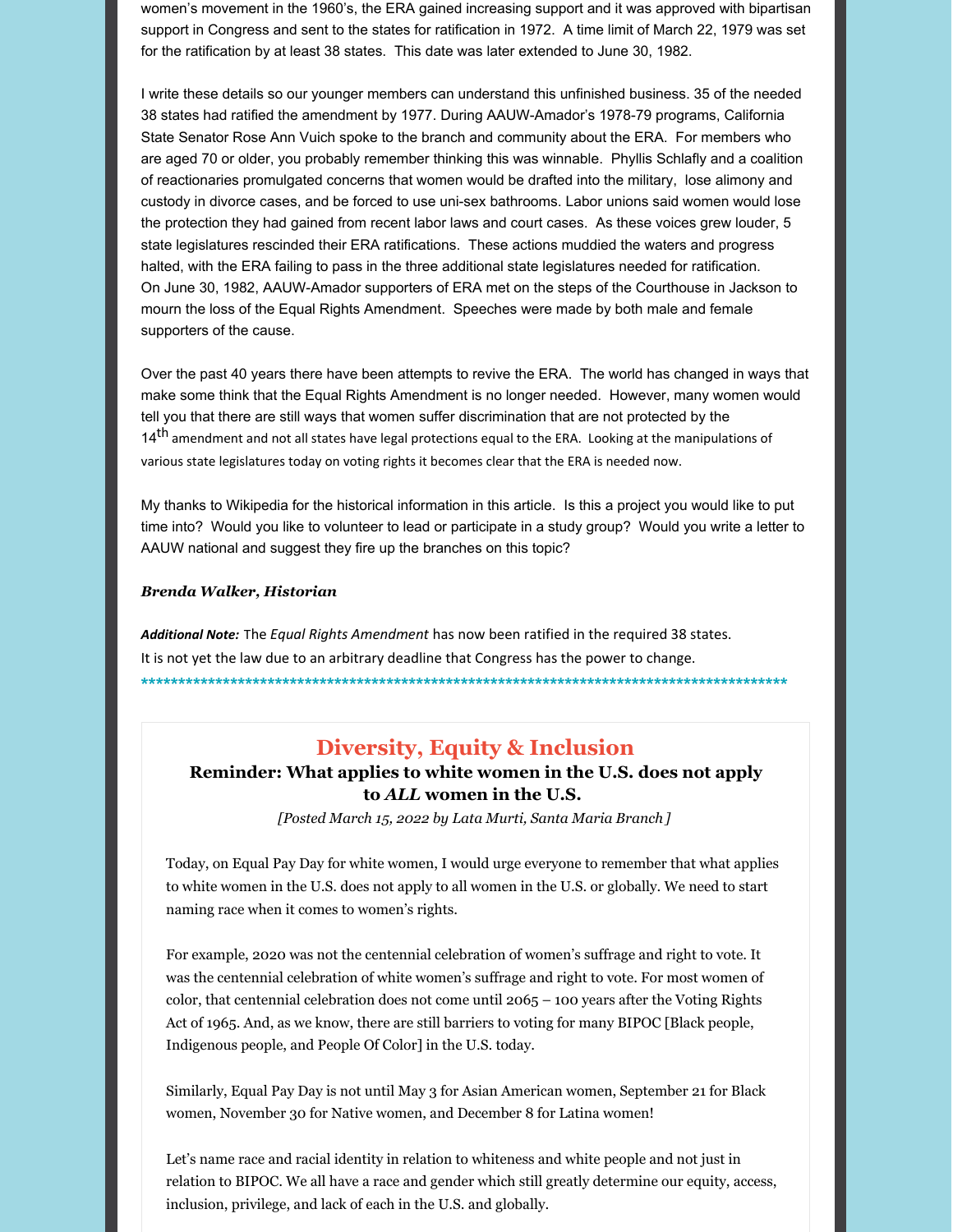### **\*\*\*\*\*\*\*\*\*\*\*\*\*\*\*\*\*\*\*\*\*\*\*\*\*\*\*\*\*\*\*\*\*\*\*\*\*\*\*\*\*\*\*\*\*\*\*\*\*\*\*\*\*\*\*\*\*\*\*\*\*\*\*\*\*\*\*\*\*\*\*\*\*\*\*\*\*\*\*\***

# **Monthly Calendar --Local Events**

**Monday April 11, 2:00 pm Afternoon Book Club**-- We will be discussing *State of Terror* by Hillary Rodham Clinton and Louise Penney. Meet at Debra Brown's house.

**Thursday, April 14, 4:00pm Leadership Committee Meeting**-**-** via Zoom. All Members welcome. Contact Stephanie if you want to join the meeting.

**Thursday, April 14, 5:30 The Working Girls Book Group**will be meeting at the Tin Roof Cafe in Drytown to discuss "The Maid" by Nita Prose.

**Tuesday, April 19, 2pm Great Decisions Group**--We will be discussing "Putin's Russia"

**Thursday, April 21, 6-8pm Candidates' Forum--**We are co-sponsoring a forum that will include all candidates for Sheriff and for District 3 & District 5 Supervisors. Pine Grove Community Hall--If you need a ride, contact Stephanie at 209-217-8432

**Saturday, April 23 at 1pm Program--Member Celebration**. Dessert and Beverages (Coffee, Tea & Wine) Jackson View Clubhouse, 108 Nicolas Court, Jackson

**Monday, April 25, 2pm** Page Turners & Book Lovers—*Once I was You* by Maria Hinojosa JoAnn Chevrette's house (this may change to a Zoom meeting)

#### **Wednesday, April 27, 5:30-6:30**

**Libations & Conversations-**-Our speaker this month is Paul Molinelli Jr. from Aces Waste Service in Amador County. Paul will speak about his family's 100 year old business and spend some time talking about their recycling program. Members, guests and the public are welcome to attend.

**\*\*\*\*\*\*\*\*\*\*\*\*\*\*\*\*\*\*\*\*\*\*\*\*\*\*\*\*\*\*\*\*\*\*\*\*\*\*\*\*\*\*\*\*\*\*\*\*\*\*\*\*\*\*\*\*\*\*\*\*\*\*\*\*\*\*\*\*\*\*\*\*\*\*\*\*\*\*\*\*\*\*\*\*\*\***

# **Monthly Calendar--Other Branches, State & National Events**

#### **April 30th 9am-3pm via Zoom**

**The Annual Event:** *"Adventures in AAUWLand"* (aka the State Conference) It will be an all-day event with great speakers, awards, and an afternoon of freewheeling conversations. More Information to come.

#### **April 23 - May 15 CA-AAUW Elections**

The Nominations and Elections Committee is excited to announce that we have candidates for each of the seven open director positions as well as the secretary position, and we will have a contested election for the director slots. We thank everyone who stepped up to serve on the State Board and wish them all well. Nominations are now closed. All members will receive an email with their ballots. Members may also

request a paper ballot. You can click **HERE** to read most of the candidates' bios on the state website.

**\*\*\*\*\*\*\*\*\*\*\*\*\*\*\*\*\*\*\*\*\*\*\*\*\*\*\*\*\*\*\*\*\*\*\*\*\*\*\*\*\*\*\*\*\*\*\*\*\*\*\*\*\*\*\*\*\*\*\*\*\*\*\*\*\*\*\*\*\*\*\*\*\*\*\*\*\*\*\*\*\*\*\*\*\*\***

## **Members Celebrating Birthdays in April!**

Renee Day Jacque Fletcher Kelli Garcia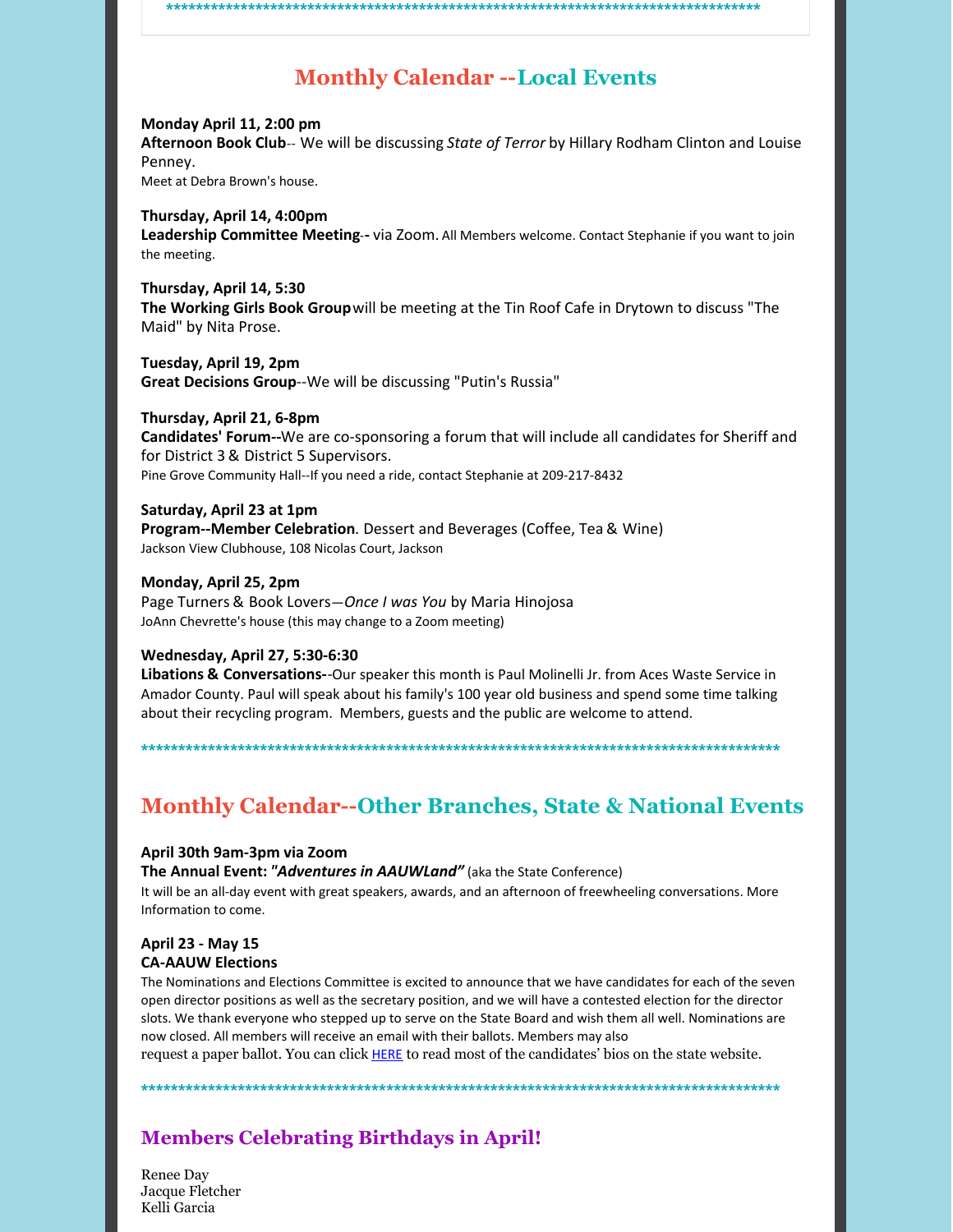Floy Goulart Andrea Sexton Anna Jones Williams

### **Sunshine**

A sympathy card was sent to Sylvia Pardini.

Please notify Dot Haislet if one of our members needs a sympathy or get-well card, but also if a *"Congratulations" card is in order.*

**\*\*\*\*\*\*\*\*\*\*\*\*\*\*\*\*\*\*\*\*\*\*\*\*\*\*\*\*\*\*\*\*\*\*\*\*\*\*\*\*\*\*\*\*\*\*\*\*\*\*\*\*\*\*\*\*\*\*\*\*\*\*\*\*\*\*\*\*\*\*\*\*\*\*\*\*\*\*\*\*\*\*\*\*\*\***

**\*\*\*\*\*\*\*\*\*\*\*\*\*\*\*\*\*\*\*\*\*\*\*\*\*\*\*\*\*\*\*\*\*\*\*\*\*\*\*\*\*\*\*\*\*\*\*\*\*\*\*\*\*\*\*\*\*\*\*\*\*\*\*\*\*\*\*\*\*\*\*\*\*\*\*\*\*\*\*\*\*\*\*\*\*\***

### **Path-Breaking Diplomat Dies at 84**

**Madeleine Albright**, a child refugee from Nazi- and then Soviet-dominated Eastern Europe who rose to become the first female secretary of state and a mentor to many American leaders, died March 22 of cancer. She was 84.

Albright was chosen in 1996 by President Bill Clinton to be America's top diplomat, making her the highest-ranking woman in the history of the U.S. government. She was not in the line of succession to the presidency, however, because she was born in what was then Czechoslovakia.

Many careers were shaped by Albright's example, from her history-making appointment as the first female Secretary of State to the decades she spent mentoring, teaching and speaking to women. Albright's path and her identities as a child refugee, wife and mother who carved out a career in a male-dominated field gave women a new vision for their lives. Albright also was known for bringing countless women into politics or policy work, often without ever meeting them face-to-face.

Albright has been sometimes criticized for her support of severe sanctions on Iraq during Saddam Hussein's rule and her staunch backing of Western intervention in Kosovo. Others remain offended by Albright's implication that all women had a duty to support Hillary Clinton over Bernie Sanders in the 2016 Democratic presidential primary. On the eve of that year's New Hampshire primary, Albright appeared at a rally for Clinton supporters and quipped, "There's a special place in hell for women who don't help each other."

#### **\*\*\*\*\*\*\*\*\*\*\*\*\*\*\*\*\*\*\*\*\*\*\*\*\*\*\*\*\*\*\*\*\*\*\*\*\*\*\*\*\*\*\*\*\*\*\*\*\*\*\*\*\*\*\*\*\*\*\*\*\*\*\*\*\*\*\*\*\*\*\*\*\*\*\*\*\*\*\*\*\*\*\*\*\*\*\***

## **Member Corner: Idea Exchange**

#### **"Design Matters" Podcast**

Named "one of the most creative people in business" by Fast Company, and "one of the most influential designers working today" by Graphic Design USA, Debbie Millman is also the author of seven books, a curator, and the host of the podcast Design Matters. Design Matters is one of the first and longest-running podcasts, and as host and founder, Millman has interviewed nearly 500 of the most creative people in the world over the past 17 years.

**The "Art & History" website** publishes a weekly blog focusing on various art-related subjects (you can have it delivered to your email address). Three that I have found interesting recently are:

#### Female Photographers Who Shaped the Way We Look at the World

In the summer of 2019, the New-York Historical Society presented more than seventy images taken by six of the most important photographers of the past century: Margaret Bourke-White, Marie Hansen, Martha Holmes, Lisa Larsen, Nina Leen, and Hansel Mieth. All employed by *LIFE* magazine, these women contributed to the development of modern photojournalism between the 1930s and the early 1970s.

#### 11 Lesser-Known Women Artists from Art History

When you ask people to name their favorite artist, and a female artist is given, the same names always seem to come up: O'Keeffe, Kahlo, and Cassatt. While all three made incredible art, there are countless other women artists who deserve to be household names. In this roundup, we shine the spotlight back on eleven of our favorite lesser-known female artists from our art history coverage.

#### Encanto: The Art History & Anthropology Behind the Movie

Disney's latest Oscar-nominated animated feature Encanto has been widely praised for what many have described as an unprecedented degree of well-executed, even poignant, representation. Set in Colombia, the film tells the story of Mirabel Madrigal who must come to terms with being "normal" in a family that possesses magical powers. The Colombian Cultural Trust seems to be at the heart of its creative success. Created by Disney at the beginning of the film's development and comprised of a wide range of experts that filmmakers met with weekly, the group became an especially crucial source of information after the onset of the pandemic made research travel impossible.